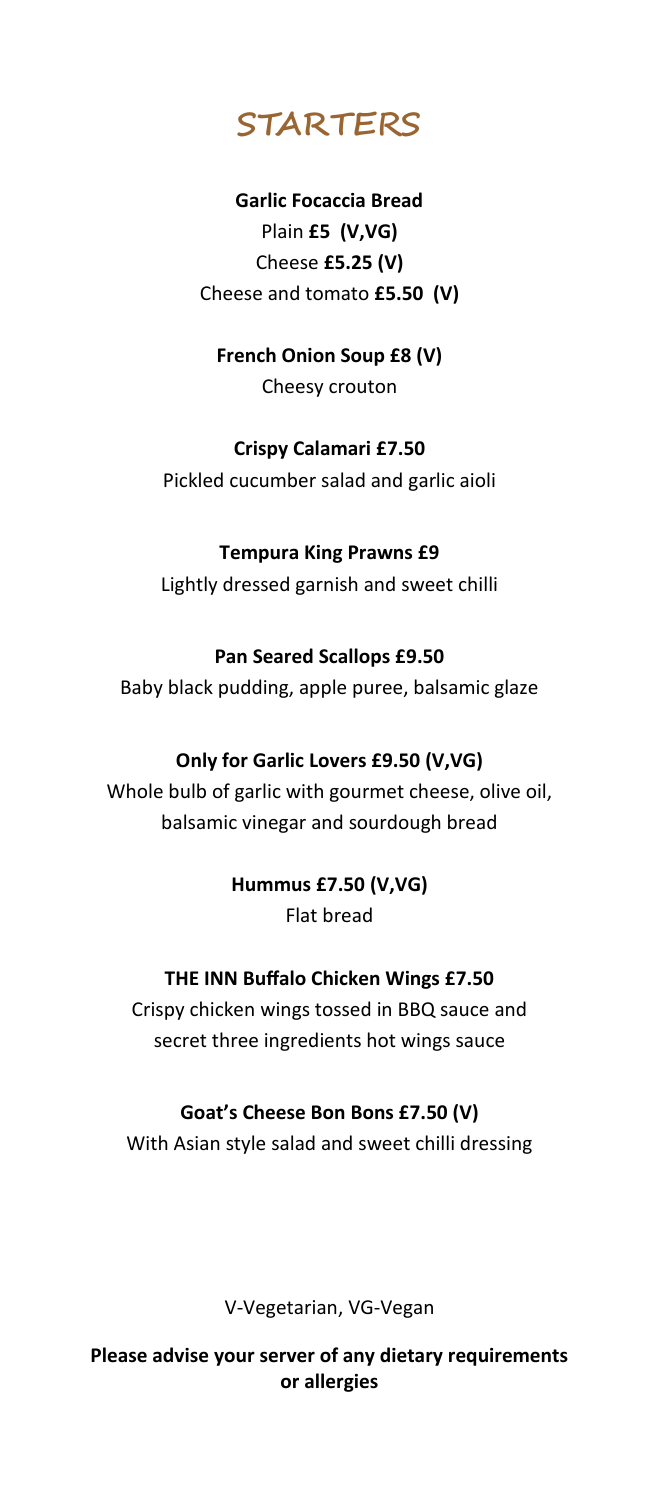**MAINS**

## **Beef Burger £14 Chicken Burger £13**

On a bun with lettuce, tomato, chilli jam, side salad, coleslaw and skinny fries

**Add:** Bacon **£1** Caramelised onions **£ .50** Monterey Jack cheese **£1** Stilton cheese **£2**

#### **Rib Eye Steak £23.50**

#### **Surf and Turf £26.50**

Fries, salad, portobello mushroom, cherry tomatoes and choice of sauces

#### **Lamb Cutlets £21**

Hasselback pancetta potatoes, red wine jus and chantenay carrots

#### **Rustic Espetada**

#### **Chicken £20 Prawn £25 Beef 23**

With onions, peppers, garlic butter and bay leaves Choice of salad, rice, fries or chunky chips

**Sizzlers**

#### **Prawn £19 Beef £18 Chicken £16**

Roasted peppers, onion, side salad and rice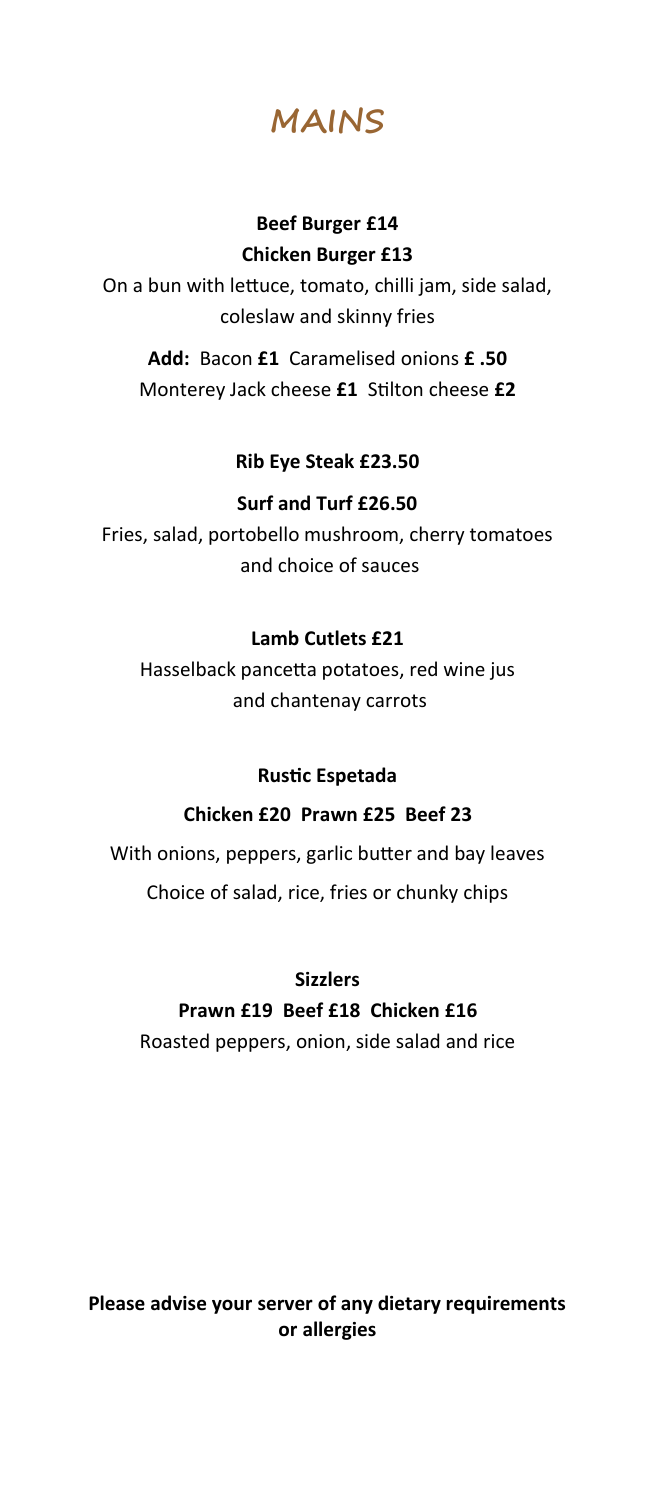**MAINS**

#### **Slow Braised Baby Back Ribs £18**

Served with fries, salad, coleslaw and homemade BBQ sauce

> **Chicken Curry £16.50 Prawn Curry £17.50**

Scented rice and poppadoms

#### **Fish and Chips £16.50**

Chunky chips, mushy peas and tartare sauce

#### **Oven Baked Salmon £17.50**

Hasselback pancetta potatoes, seasonal vegetable and creamy tarragon white wine sauce

#### **Chicken and Mushroom Tagliatelle £15.50**

Cheese cream sauce

# **Sunday Roast £17.50 (Served Sundays only)**

Choice of roast, Yorkshire pudding, seasonal vegetables, roast potatoes and gravy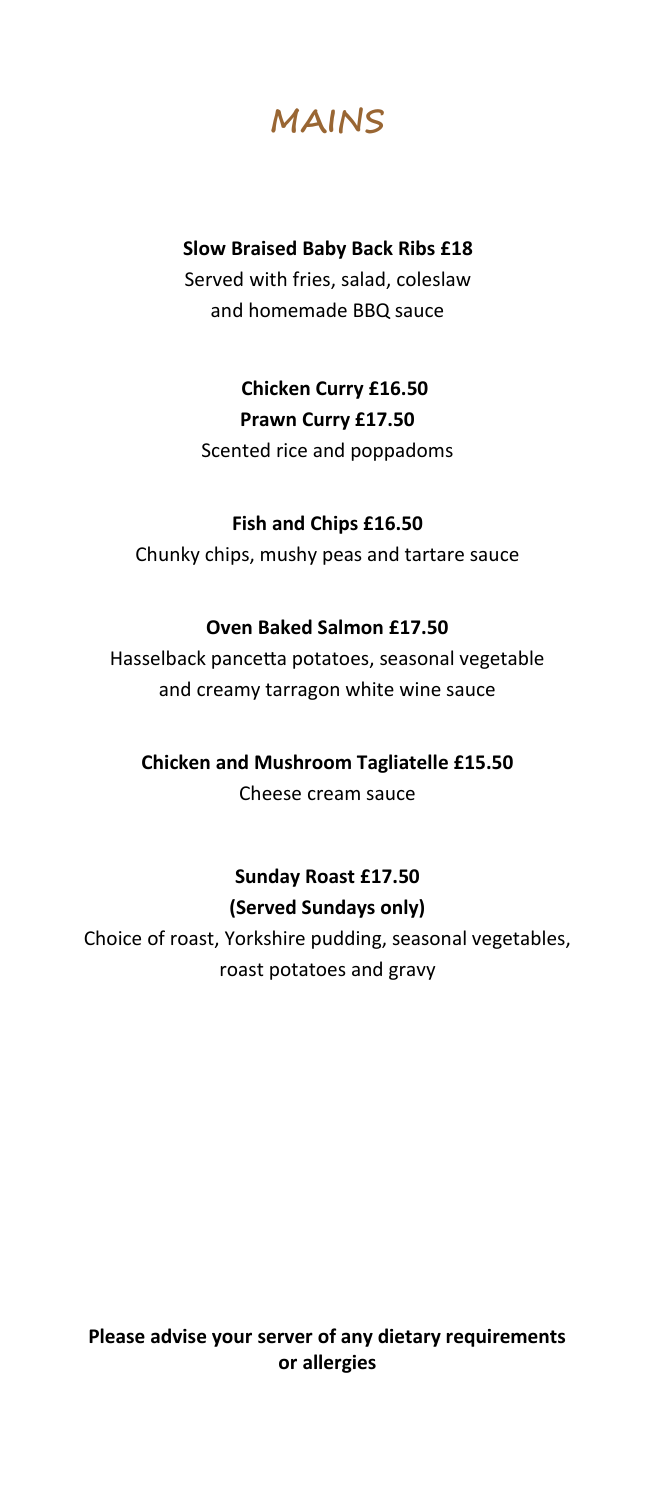# **MAINS**

# **VEGETARIAN & VEGAN**

# **Halloumi Filo £15 (V)**

Creamy Greek salad

## **Mediterranean Mezze Plate £16 (V,VG)**

Falafel, hummus, tzatziki, marinated olives and sundried tomatoes served with flat bread

**Caesar Salad £12 (V) Add; 'Chicken' Quorn (V) £13.50** Crispy lettuce, croutons, parmesan cherry tomatoes and Caesar dressing

#### **'Chicken' Quorn Sizzler £14 (V,VG)**

Roasted peppers, onion, side salad and rice

#### **Vegan Espetada £16 (V,VG)**

With mixed vegetables Choice of salad, rice, fries or chunky chips

#### **Falafel Burger £12.50 (V,VG)**

On a bun with lettuce, tomato, chilli jam served with skinny fries

#### **Pak Choi Curry £14.50 (V,VG)**

Scented rice and poppadoms

V-Vegetarian, VG-Vegan Most of our dishes can be adapted for Vegans please ask your server